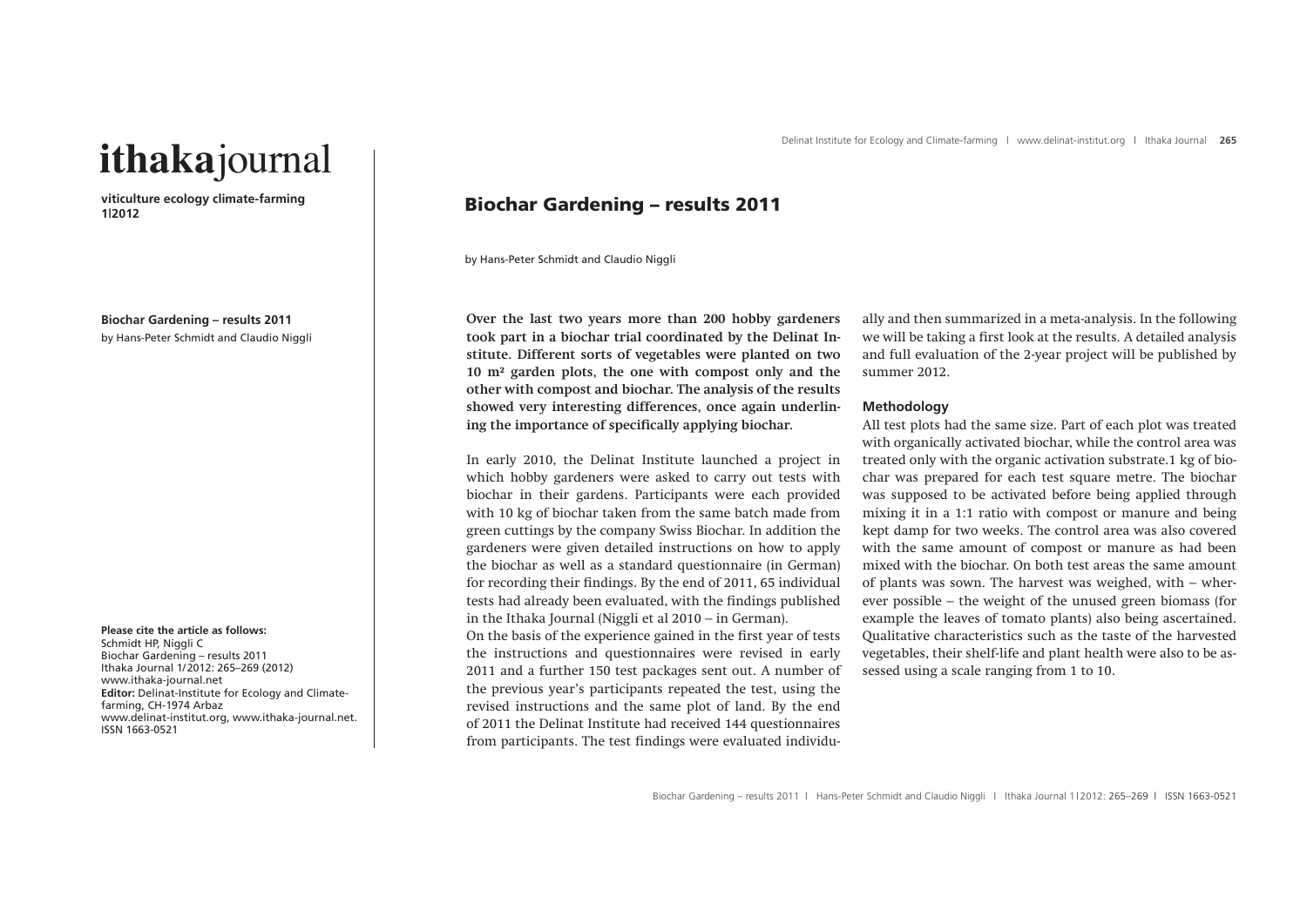

right: **Fig. 2:**  Range of yield differences of all 144 tests.





## **Results**

The difference in the yields relates to the increase or decrease of yields in the biochar sample compared with the non-biochar sample. The overall analysis covering all tests shows that in 45% of cases yields from the biochar-treated plots were at least 10% better, in 31% of cases yields were at least 10% worse than non-treated plots and that in 24% of cases there was a difference of less than 10% between the two samples (see Fig. 1).

The evaluation of all 144 tests shows a wide range of results, even after removing the extremes. In some cases yields were more than twice as high, while similarly there were cases where there was a significant negative impact on yields (Fig. 2). This shows that biochar has a major influence on the interaction between plants and the soil. The better these interactions are understood, the more specifically biochar can be applied. The average for all tests showed a 7.5% improvement in yields (Fig. 2).

The comparison between the first and second test year shows no significant difference. What is however surprising is that the range of results in the second year was much wider than in the first year (Fig. 3). A detailed analysis is needed to ascertain the causes.

The most important outcome of the whole test can be seen when looking at the results per plant family (Fig. 4). Only plant families where more than 10 test results were available were included in the analysis. Whereas brassicaceae (cabbage plants), cucurbitaceae (cucurbits) and apiaceae (umbelliferae) did particularly well, the opposite was true for solanaceae (nightshade plants). No trend in either direction was noticeable for legumes or asteraceae (lettuce)

## **Test vegetables by plant family**

Brassicaceae: red cabbage, while cabbage, Brussel sprouts, mustard cabbage, Chinese cabbage, cauliflower, broccoli, kohlrabi, radishes

Solanaceae: tomatoes, potatoes, eggplants, peppers / chili, physalis

Leguminosae: beans, peas

Cucurbitaceae: cucumbers, melons, zucchinis

Umbelliferae (Apiaceae): fennel, parsnips, carrots, celery Asteraceae: lettuce, salsify

With regard to the qualitative assessments of taste, shelflife and plant health, slightly positive tendencies were seen, though differences were all below 5% and not statistically significant.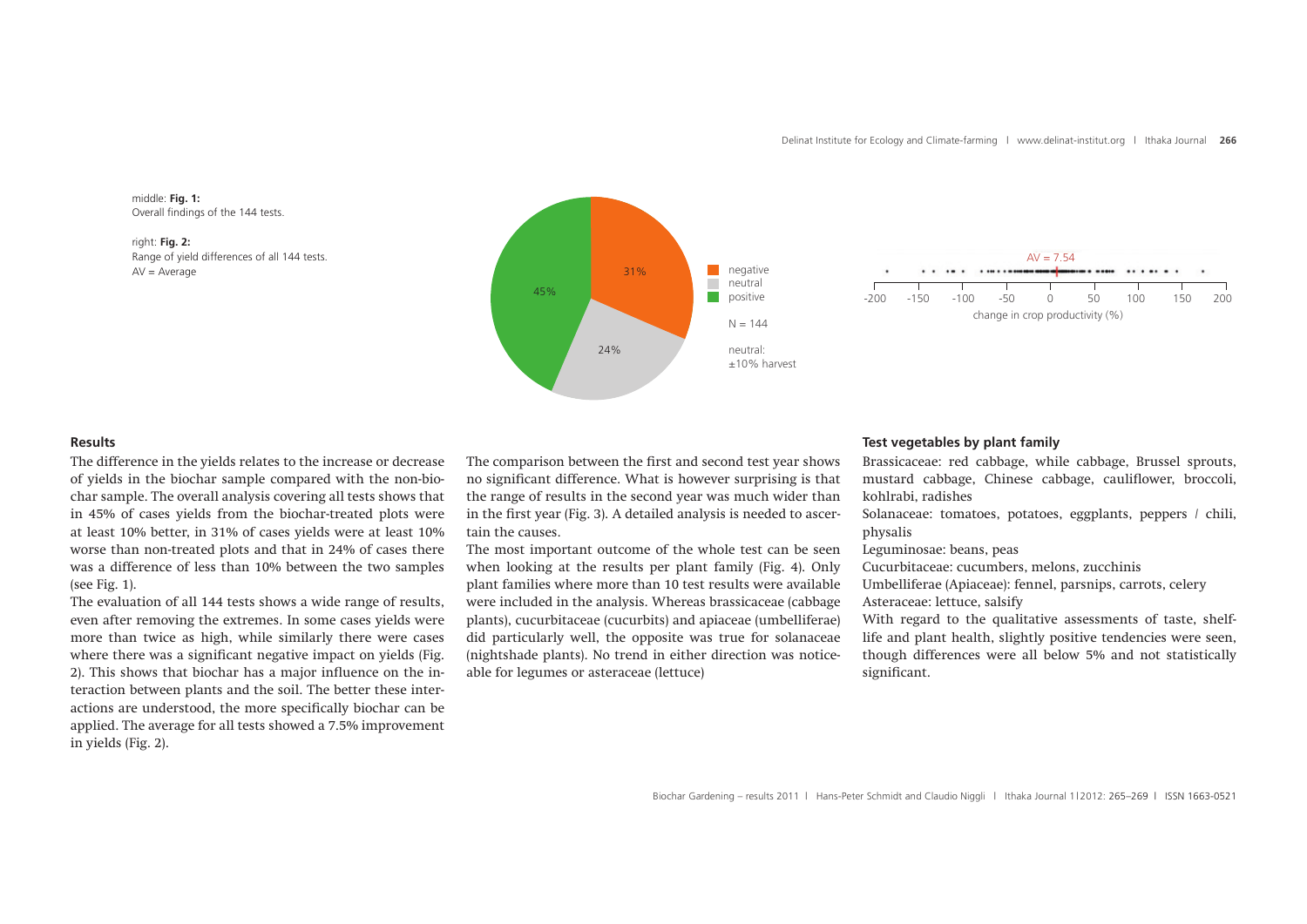#### middle: **Fig. 3:** Differences in yields by test year

#### right: **Fig. 4:**

Increases in yields by plant family compared with the average of all 144 tests.





# **Discussion and interpretation of the findings**

You will find a general discussion on the effects of biochar, the test conditions and the expectations from the garden tests in the article "Hobby Gardeners' Experiments on Biochar: Preliminary Evaluation – in German". The following discussion deals mainly with the differences in the results in the different plant families. The 7.5% average increase in yields confirms the results of the previous largest meta-analysis carried out by Jeffery in 2011. In this Jeffery evaluated 782 published biochar tests, finding that on average yields were 10% better (Fig. 5).

The very positive tendency seen in the effect of biochar on brassicaceae, cucurbitaceae and apiaceae confirms the findings of the first test year. The fact that the different effect of biochar applies not just to various types of plants but also apparently to whole families, is quite understandable, as within a plant family there is a tendency for similar specialisations to be found with regard to certain environmental conditions and metabolism commonalities.

There are a number of possible reasons for the different effects biochar has on different plant families. To achieve optimal growth, each family has different requirements regarding its ecosystem. The availability of nutrients represents just one aspect here. Other important aspects include pore volume, soil density, the pH value, the microbial environment, the availability of oxygen, water dynamics and electrical conductivity. The application of biochar has a more or less significant effect on each of these soil properties, influencing a plant's ecosystem. Dependent on the starting conditions of a soil, any shift in these key soil properties can lead to a positive or negative change in the ecosystem for a certain plant family. This underlines the importance of analyzing the type of soil before applying the biochar, thereby ascertaining its suitability for certain families.

For example the application of biochar results in an increase in a soil's pH value. For plants which do better with a more acid soil – such as strawberries, blueberries or such nightshade plants as potatoes or tomatoes -, the application of biochar will often lead to a worsening of results. On the other hand the application of biochar on acid soils improves the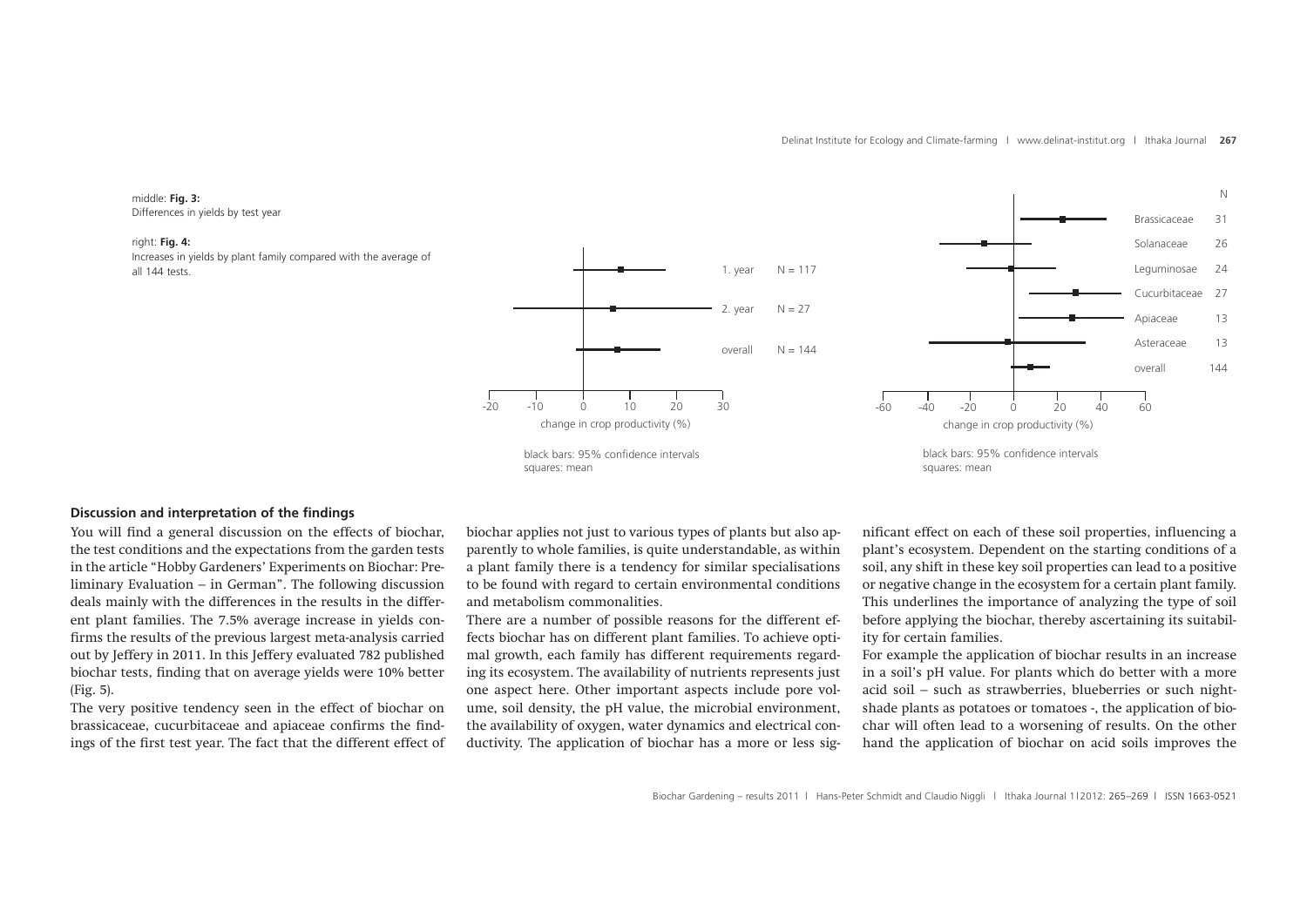Number of trial

#### **Fig. 5:**

Statistically significant 10% increase in yields through the application of biochar. Meta-study covering 782 tests published worldwide (Jeffery 2011).

-60 -30 0 30 60 90 Change in crop productivity (%) 100 10 2 50 26 6 135 10 2 25 16 4 65 9 67.6 10 2 40 30 10 218 20 12 Grand mean 782 177 14 24 8 69 and 23 and 23 and 23 and 23 and 23 and 23 and 23 and 23 and 23 and 23 and 23 and 23 and 23 and 23 and 23 6 16 4 5.5 10 2  $3$  20 11 64 **64** 22 64 1.5 28 8 16 24 4 24  $5$  12

living conditions of such plants as cucumbers and cabbage, plants preferring a more alkaline environment.

Similar to the effect on the pH value, the effects of biochar on all other soil aspects referred to above can be ascertained and associated with the requirements of different plant families. Only when this has been done will we be able to plan the specific application of biochar and biochar substrates with a view to obtaining the best yields.

Certain effects of biochar, such as increasing a soil's ability to store water, to provide better aeration or to increase electrical conductivity are deemed positive for all families. These positive aspects can however – at least in the short term – be overweighed by more significant changes in soil-ecosystems, thereby leading to an overall decline in yields.

Looking for instance at brassicaceae, one explanation for the positive tendency could be the high potassium requirements

found in many types of cabbage. The biochar produced by Swiss Biochar has a relatively high potassium content. The dosage of 10 t biochar for one hectare (1 kg/m²) in the hobby garden tests corresponds to a fertiliser dosage of 80 kg K²O per hectare. Cucurbitaceae also require a lot of potassium, a fact

that could also account for them doing well in the short-term framework of the test. In addition both brassicaceae and cucurbitaceae prefer alkaline and well-aerated soils. With their high number of surface roots, cucurbitaceae generally need a lot of water, i.e. yields are high when they are well-watered.